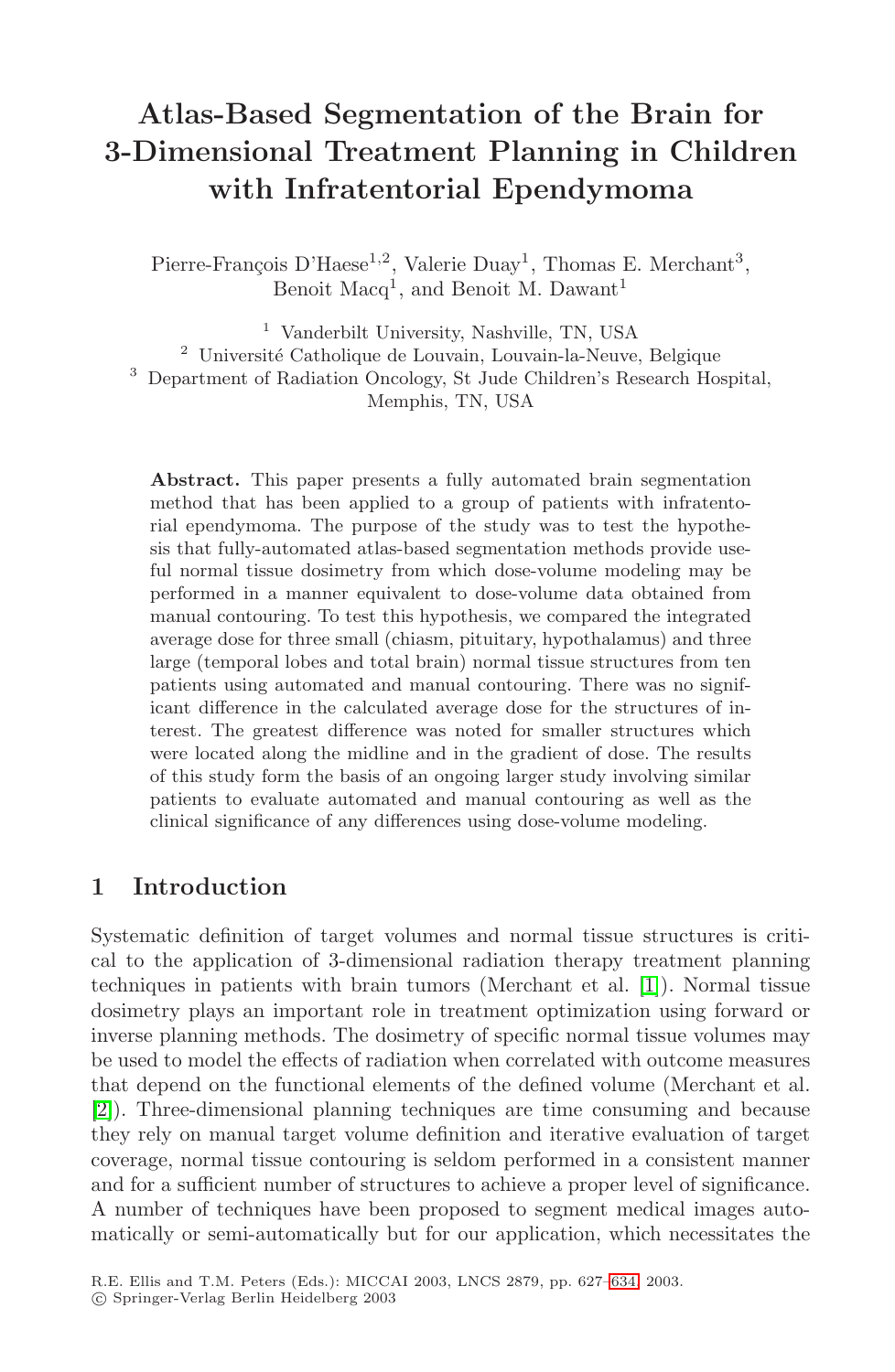segmentation of internal structures and substructures, atlas-based methods are the most appropriate. These methods rely on the existence of a reference image volume (the atlas) in which structures of interest have been carefully segmented, possibly by hand. To segment a new image volume, a transformation that registers the atlas to this volume is first computed. This transformation is then used to project labels assigned to structures from the atlas onto the image volume to be segmented. Techniques that permit the computation of transformations capable of warping one brain onto the other have been proposed over the years (see for instance Meyer et al. [\[3\]](#page-6-0), Rueckert et al. [\[4\]](#page-6-0)). These methods have been used for the creation of statistical atlases, for the comparison of morphological characteristics between populations, or for segmentation. But with few exceptions, (Dawant et al. [\[5\]](#page-7-0) and Bach et al. [\[6\]](#page-7-0)) these studies have been conducted on image volumes that do not contain tumors or lesions which can alter the anatomy of the brain considerably. The objective of the study presented herein is to assess the validity of atlas-based techniques for the automatic segmentation of most structures delineated for typical radiation therapy applications.

# **2 Methods**

### **2.1 Data**

The technique we propose has been tested on a group of children with a median age of 2.33 years (range 1.05-10.35 years) with infratentorial ependymoma.. This group was chosen because infratentorial tumor location is common among children with brain tumors, surgical resection has limited impact on the deformation of the supratentorial normal tissues, and these patients were among those treated on a prospective study of radiation-related CNS effects where outcome measures will be available (Merchant et al. [\[7\]](#page-7-0)). The data set is particularly challenging because brain morphology was found to be more variable in younger children than in adults. Some of the subjects included in this data set had enlargement of the ventricular system due to obstructive hydrocephalus which, despite improvement after surgery or CSF shunting, necessitated large deformations of the atlas. The imaging studies included post-operative studies which were acquired for evaluation of residual tumor and for the purpose of planning radiation therapy. The imaging studies were performed on Siemens Vision and Symphony 1.5T MR systems. Each volume consisted of about 60 axial slices with an image matrix of 256x256 pixels and voxels dimensions are 0.78x0.78x3 mm3. This data set has a low spatial resolution but each volume was resampled to a 256x256x256 1mm3 isotropic volume before processing. The resampling allows us to deal with images having the same size. This, in turn, allows us to keep the same registration parameters for all the volumes. The volume used as an atlas was chosen among the volumes used in the study. It was visually selected as being representative of the population (average brain size or shape and average ventricular size). For each structure to be segmented, a radiation oncologist [TM] delineated contours on each individual slice in the atlas. Delineation was performed on the axial slices using an interactive environment we developed for this purpose. Because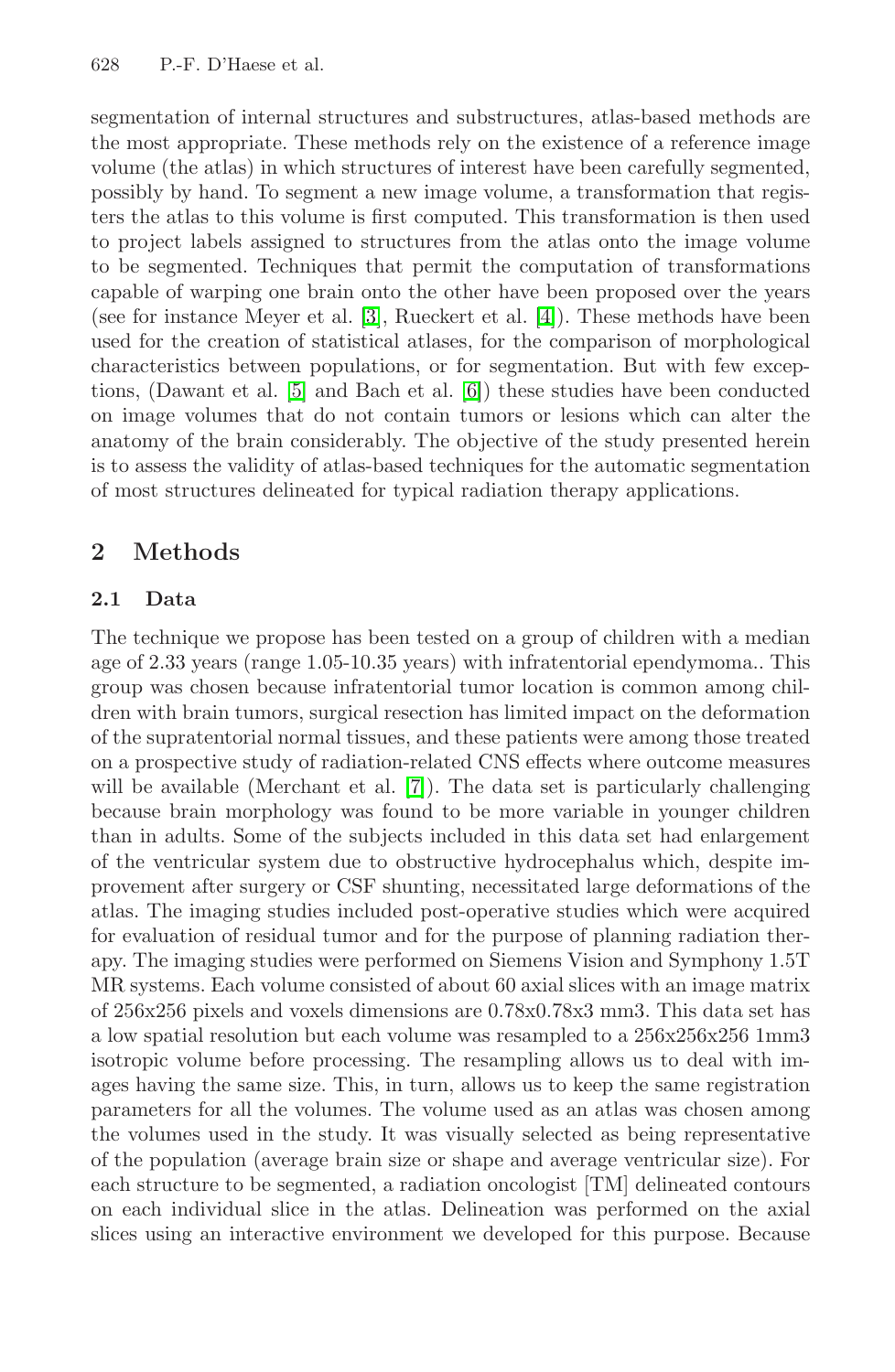it is difficult for a human operator to draw contours on consecutive slices that lead to smooth 3D shapes, these were post-processed using a surface smoothing spline approach to generate smooth surface models in the atlas. For this data set, structures of interest include the brain stem, cerebellum, chiasm, pituitary, and hypothalamus, the left and right thalamus, occipital lobes, mesial temporal lobes, temporal lobes, and frontal lobes.

#### **2.2 Atlas to Subject Registration**

Registration was performed in two steps. First, the atlas was registered to the volume of interest with a nine degrees of freedom transformation using an independent implementation of a mutual-information based technique similar to the one proposed by Maes et al. [\[8\]](#page-7-0). In this study, we have used two resolutions  $(128x128x128)$  and  $(256x256x256)$  and 64 bins for the reference and target image histograms. In the second step, a recently developed non rigid registration algorithm was used (Rohde et al. [\[9\]](#page-7-0)). In this method that has been inspired by the work of Rueckert et al. [\[4\]](#page-6-0) and Meyer et al. [\[3\]](#page-6-0), the deformation that registered one image onto the other is modeled with a linear combination of radial basis functions with finite support. The similarity measure used to drive the registration process is the mutual information between the images. We have implemented several improvements over existing mutual information-based non-rigid registration algorithm [\[9\]](#page-7-0). These include working on an irregular grid, adapting the compliance of the transformation locally, decoupling a very large optimization problem into several smaller ones, and deriving schemes to guarantee the topological correctness of the computed transformations. Our algorithm computes the final deformation field iteratively across scales and resolutions (in this context, resolution means the spatial resolution of the image while the scale is related to the transformation itself). A standard image pyramid is created to apply the algorithm at different resolutions. At each resolution, the scale of the transformation is adapted by modifying the region of support and the number of basis functions since the scale of the transformation is related to the bases' region of support. Following this approach, the final deformation field is computed as the sum of the deformation fields at each level, with one level referring to a particular combination of scale and resolution. Parameters needed by this algorithm were selected on a few volumes and kept fixed for the entire study. The algorithm was applied at two resolutions  $(64x64x64 \text{ and } 128x128x128)$ . For our application we did not find any significant improvement when using the full image resolution and we elected not to use it to speed up the process. 3D binary masks generated from the structure models created using the atlas were deformed using the complete deformation fields obtained by composing the two transformations computed to register the atlas to each volume. The masks where also projected using the same deformation fields on the doses repartition volume data to permit computation of the dose absorbed by each structure of interest.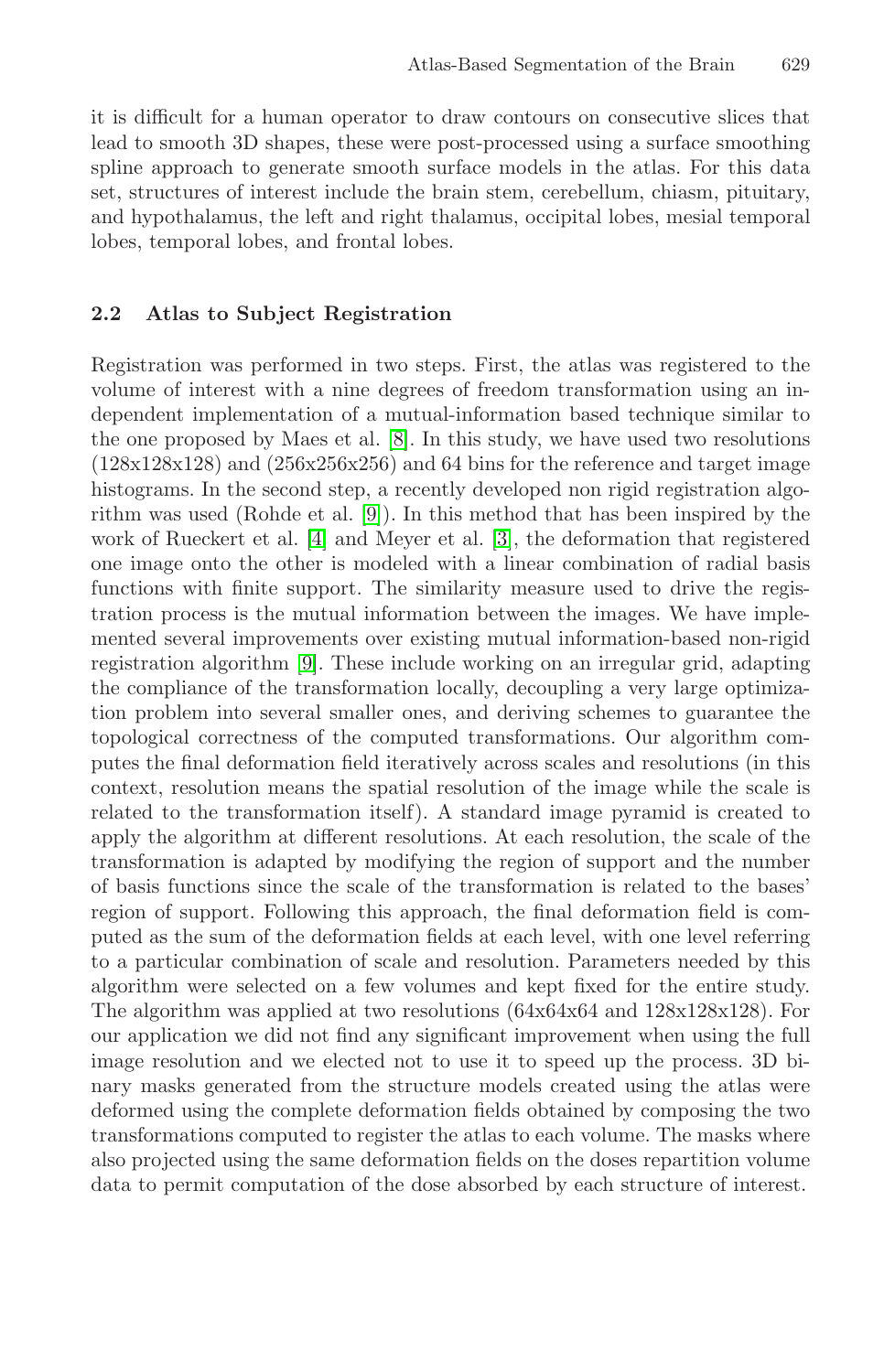# **3 Validation**

The ultimate objective of this study was to compare normal tissue dosimetry obtained from automated and manual contouring techniques. For this purpose we compared the integrated average dose for three small (chiasm, pituitary, hypothalamus) and three large (temporal lobes and total brain) normal tissue structures from ten patients obtained using automated and manual structure delineation.

# **4 Results**

Segmentation was performed for 10 subjects which were used for validation using the doses distribution analysis. Representative automated contours appear in Figure [1](#page-4-0) for qualitative validation. Tables 1 and [2](#page-4-0) present doses in cGy absorbed by manually and automatically delineated structures for large and small structures. Figure [2](#page-5-0) presents dose differences for each of the six structures in the following order: brain, temporal lobes, hypothalamus, chiasm and pituitary. There was no significant difference in the integrated average dose calculated for the total brain, right and left temporal lobes, optic chiasm, hypothalamus and pituitary (Figure [2\)](#page-5-0). The greatest variance in the differences was noted for the smaller structures which were located along the midline and often in the gradient of dose for the group of patients included in this report.

|                 | <i>Brain</i> |                                 |       | TempLeft                                        | TempRight       |                 |
|-----------------|--------------|---------------------------------|-------|-------------------------------------------------|-----------------|-----------------|
|                 | Auto         | Manual                          |       | Auto Manual                                     |                 | Auto Manual     |
| 36              |              | 1439.29 1367.48                 |       | 2163.52 2579.58                                 |                 | 2095.86 2862.75 |
| 37              |              |                                 |       | 2016.94 1918.32 3561.36 3597.29                 |                 | 3777.31 3671.92 |
| 57              |              | 1420.97 1424.05                 |       | 2516.37 2624.72                                 |                 | 2545.58 2917.52 |
| 74              |              | 1263.21 1276.80 1881.15 1965.81 |       |                                                 |                 | 2270.58 2525.93 |
| 87              |              | 1114.73 1047.67 1902.00 1534.71 |       |                                                 | 1383.25 1179.59 |                 |
| 100             |              |                                 |       | 2025.36 2008.86 1985.45 1810.60 3177.22 3064.12 |                 |                 |
| 102             |              | 1643.92 1598.47                 |       | 2606.45 2736.08                                 |                 | 2775.98 2883.06 |
| 120             |              |                                 |       | 1539.80 1535.60 1754.72 1842.78                 |                 | 2139.50 1977.98 |
| 127             |              |                                 |       | 1602.43 1658.53 2070.64 2048.27 2321.30 2616.19 |                 |                 |
| 133             |              | 2397.89 2342.54 3709.88 4163.47 |       |                                                 |                 | 2725.57 3142.38 |
|                 |              |                                 |       |                                                 |                 |                 |
| Mean            |              | 1646.45 1617.83                 |       | 2415.15 2490.33   2521.21 2684.14               |                 |                 |
| <i>StdError</i> | 39.18        | 38.28                           | 69.82 | 84.17                                           | 65.31           | 68.70           |

**Table 1.** Table presenting doses comparison for large structures (whole brain, left and right temporal lobes).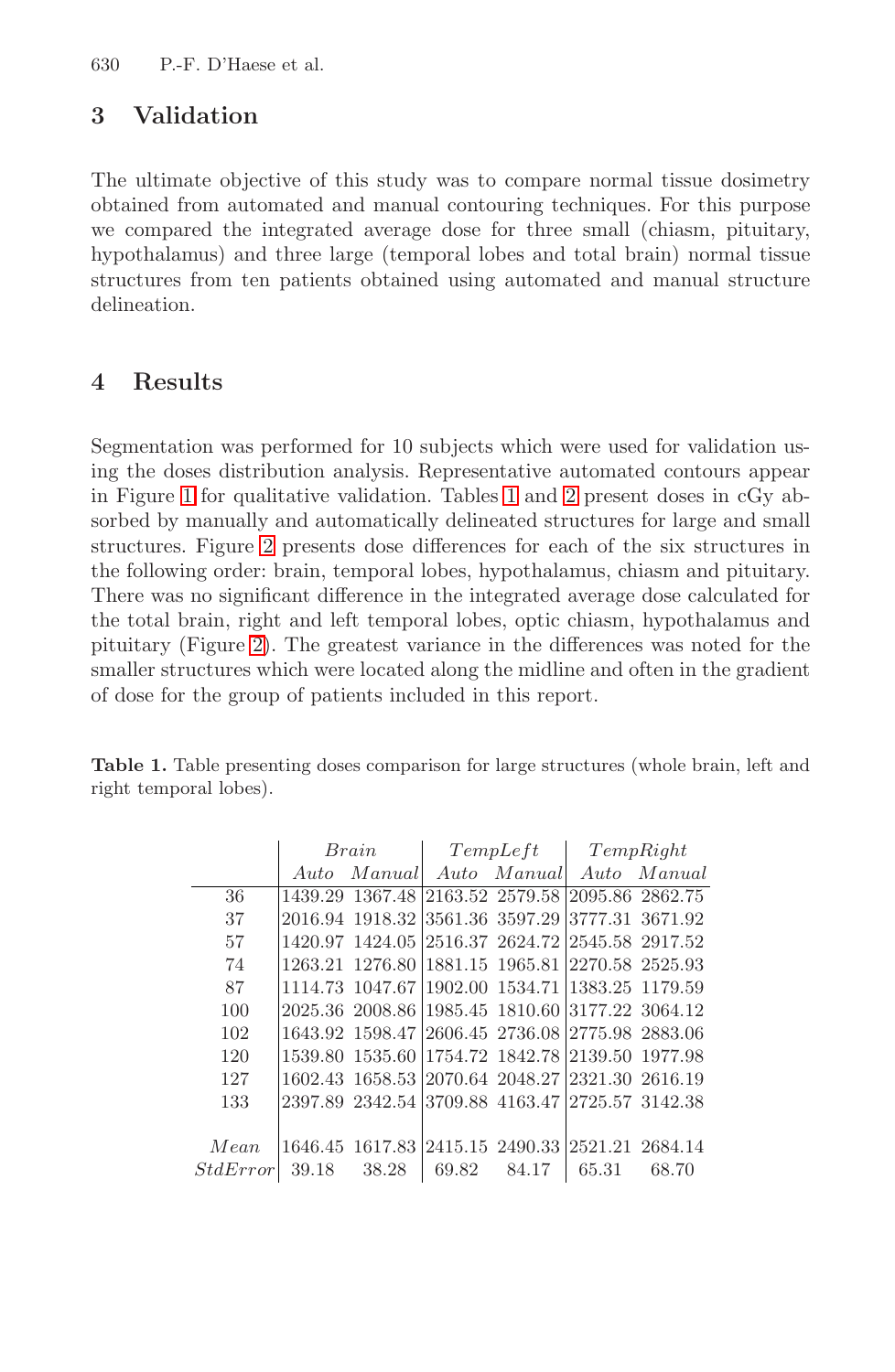<span id="page-4-0"></span>

**Fig. 1.** Automatic segmentation results for the following structures: temporal, frontal and occipital lobes, brain stem, cerebellum, ventricles, hypothalamus, chiasm, pituitary, eyes, optical nerves, thalamus and mesio temporal lobes. Results are shown for some representative subjects of the data set that show the type of abnormality we have encountered (resection, ventricles enlargement).

|                       |  | <b>Table 2.</b> Table presenting doses comparison for smaller structures (chiasm, hypotha- |  |  |  |
|-----------------------|--|--------------------------------------------------------------------------------------------|--|--|--|
| lamus and pituitary). |  |                                                                                            |  |  |  |

|                 | Hypothal    |                 | Chiasm  |         | Pituitary |                 |
|-----------------|-------------|-----------------|---------|---------|-----------|-----------------|
|                 | $Aut\alpha$ | Manual          | Auto    | Manual  | Auto      | Manual          |
| 36              | 336.83      | 656.06          | 481.08  | 824.30  |           | 1845.28 2209.02 |
| 37              |             | 4230.72 2403.65 | 4572.27 | 4141.34 |           | 5372.85 5448.58 |
| 57              | 380.40      | 1171.56         | 600.06  | 1793.96 |           | 1980.84 1691.20 |
| 74              | 473.82      | 812.45          | 560.17  | 797.76  |           | 1529.34 1339.73 |
| 87              | 192.73      | 215.26          | 325.60  | 441.73  |           | 2398.14 1078.28 |
| 100             | 1791.08     | 3152.75         | 1128.66 | 1102.00 |           | 2390.55 3573.04 |
| 102             | 309.67      | 686.15          | 578.13  | 526.56  |           | 2650.73 3145.82 |
| 120             | 291.72      | 421.45          | 335.50  | 408.83  | 1275.12   | 630.76          |
| 127             | 354.28      | 587.92          | 511.74  | 539.74  | 2056.44   | 711.98          |
| 133             |             | 4705.72 5825.93 | 6076.51 | 6082.67 |           | 6073.06 6068.04 |
|                 |             |                 |         |         |           |                 |
| Mean            | 1306.69     | 1593.31         | 1516.97 | 1665.88 |           | 2757.23 2589.64 |
| <i>StdError</i> | 173.21      | 175.67          | 204.97  | 191.70  | 162.41    | 193.53          |

# **5 Discussion**

The development of three-dimensional radiation therapy treatment planning permits a more accurate determination of dose to normal tissues structures. This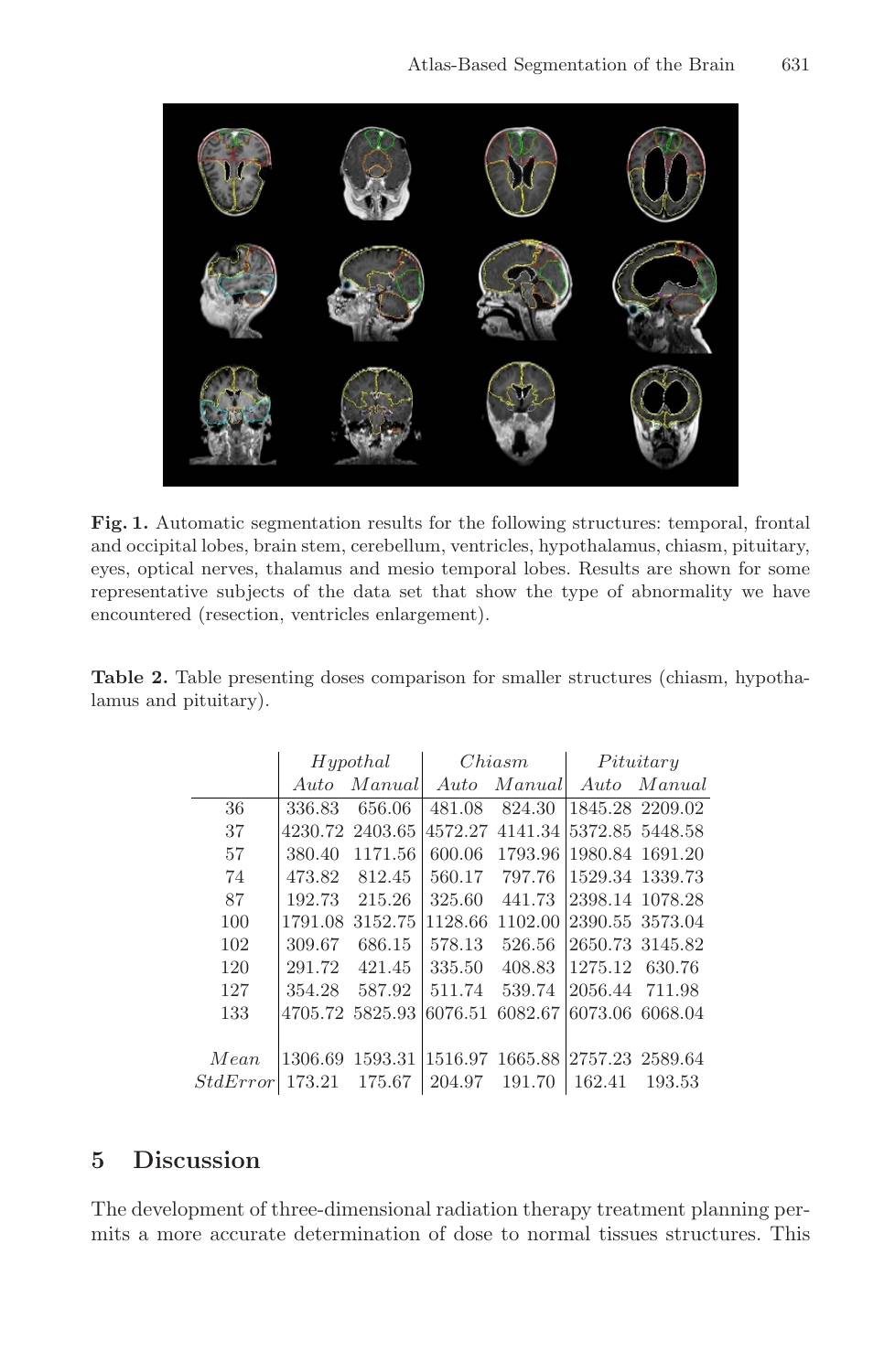<span id="page-5-0"></span>

**Fig. 2.** Chart comparing average absorbed doses for each structure (brain, right temporal lobe, left temporal lobe, chiasm, hypothalamus, pituitary); Light gray: manual; Dark gray: automatic.

information may be used to optimize treatment plans and evaluate normal tissue effects. The value of this information depends on the timely and accurate delineation of normal tissues for which dose-volume and treatment-effect correlations are known (Merchant [\[2\]](#page-6-0)). Realizing the value of normal tissue dose-volume data has lagged behind the observed clinical improvements noted for patients treated with 3-dimensional treatment planning techniques. Contouring normal tissues in a systematic fashion is time consuming and falls between the responsibilities of physicians and dosimetry staff. The demands involved in the contouring of normal tissue structures depend on the site of treatment, the resolution and type of the treatment planning data sets and the objectives of the overall treatment plan.

The objective of this study was to validate an automated atlas-based segmentation technique for treatment planning in children with infratentorial ependymoma. The results showed no significant difference between the manual and automated contours in terms of the integrated average dose. The best results were observed for the largest structures, brain and temporal lobes, which were found to have the smallest differences and variance in measurements. With the manual contour serving as the reference, the average difference between the automated and manual large structure contours was less than 10%. Temporal lobe contour variation can be attributed to the range of ages for the patients included in this study. The overall shape and size of the temporal lobes can be expected to vary among the youngest patients especially those who may have had a lengthy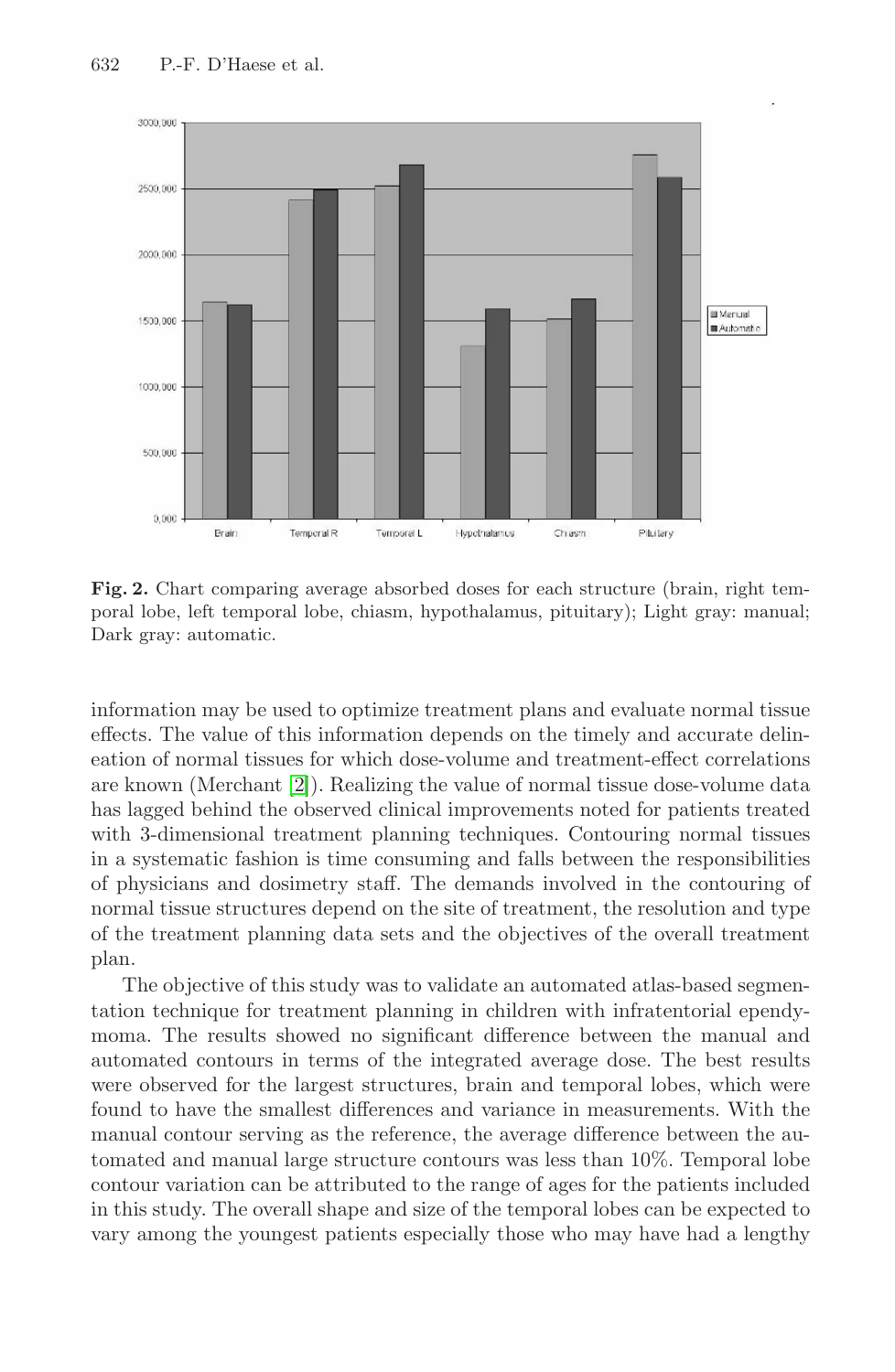<span id="page-6-0"></span>course of tumor-related hydrocephalus. We have shown in previous reports that larger structures have relatively good concordance when comparing manual and automated contours [\[10\]](#page-7-0). The greatest difference was noted for the smallest structures which were often located in the gradient of dose. Since these patients were treated focally to the posterior fossa using non-coplanar beam arrangements and often with the objective of avoiding the chiasm and hypothalamic-pituitary unit it is not surprising that they should fall in the gradient of dose and in most cases these structures received low doses. The largest variation was noted for the pituitary and hypothalamus which are anatomically connected. The pituitary is small and the hypothalamus is prone to displacement by the effects of hydrocephalus on the IIIrd ventricle. There is also a lack of contrast between these and surrounding structures, including the chiasm. The size of the structure should be considered in applying these techniques. The chiasm, hypothalamus and pituitary are very small and visible on very few images. Enhancing the delineation of these structures requires imaging studies performed with greater spatial resolution.

The results from this study form the basis of an ongoing study involving 67 patients with infratentorial ependymoma to evaluate statistically automated and manual contouring as well as the clinical significance of any observed differences. We are in the process of modeling the effects of dose and volume on cognition, endocrine and neurologic effects. These models will provide a system in which to test automated contouring and the effects of any differences between automated and manual contours. Future studies will focus on other tumors with infratentorial location including medulloblastoma and patients with supratentorial tumors with limited distortion of anatomy due to tumor or surgery.

**Acknowledgements.** Pierre-François D'Haese is working towards a Ph.D. degree with awards from FRIA and FNRS (Belgian Science Foundation). Supported in part by grants from the National Institutes of Health NIH/NCI 1R21 CA89657-01A2, American Cancer Society RPG-99-25201CCE and the American Lebanese Syrian Associated Charities (ALSAC).

### **References**

- 1. Merchant, T.E., Pritchard, D.L., Vargo, J.A., Sontag, M.R.: Radiation therapy for the treatment of childhood medulloblastoma: The rationale for current techniques, strategies, and dose-volume considerations. In: Electro Medica. Volume 69. (2001) pp. 69–71
- 2. Merchant, T.E., Goloubeva, O., Pritchard, D.L., Gaber, M.W., Xiong, X., Danish, R.K., Lustig, R.H.: Multimodality image registration by maximization of mutual information. In: Int J Radiat Oncol Biol Phys. Volume 52. (2002) pp. 1264–1270
- 3. Meyer, C.R., Boes, J.L., Kim, B., Bland, P.: Probabilistic brain atlas construction: Thin-plate spline warping via maximization of mutual information. In: LNCS: Proceedings of MICCAI '99. Volume 1679. (1999) pp. 631–637
- 4. Rueckert, D., Sonoda, L.I., Hayes, C., Hill, D.L., Leach, M.O., Hawkes, D.J.: Nonrigid registration using free-form deformations: Application to breast mr images. In: IEEE Transactions on Medical Imaging. Volume 18. (1999) pp. 712–721